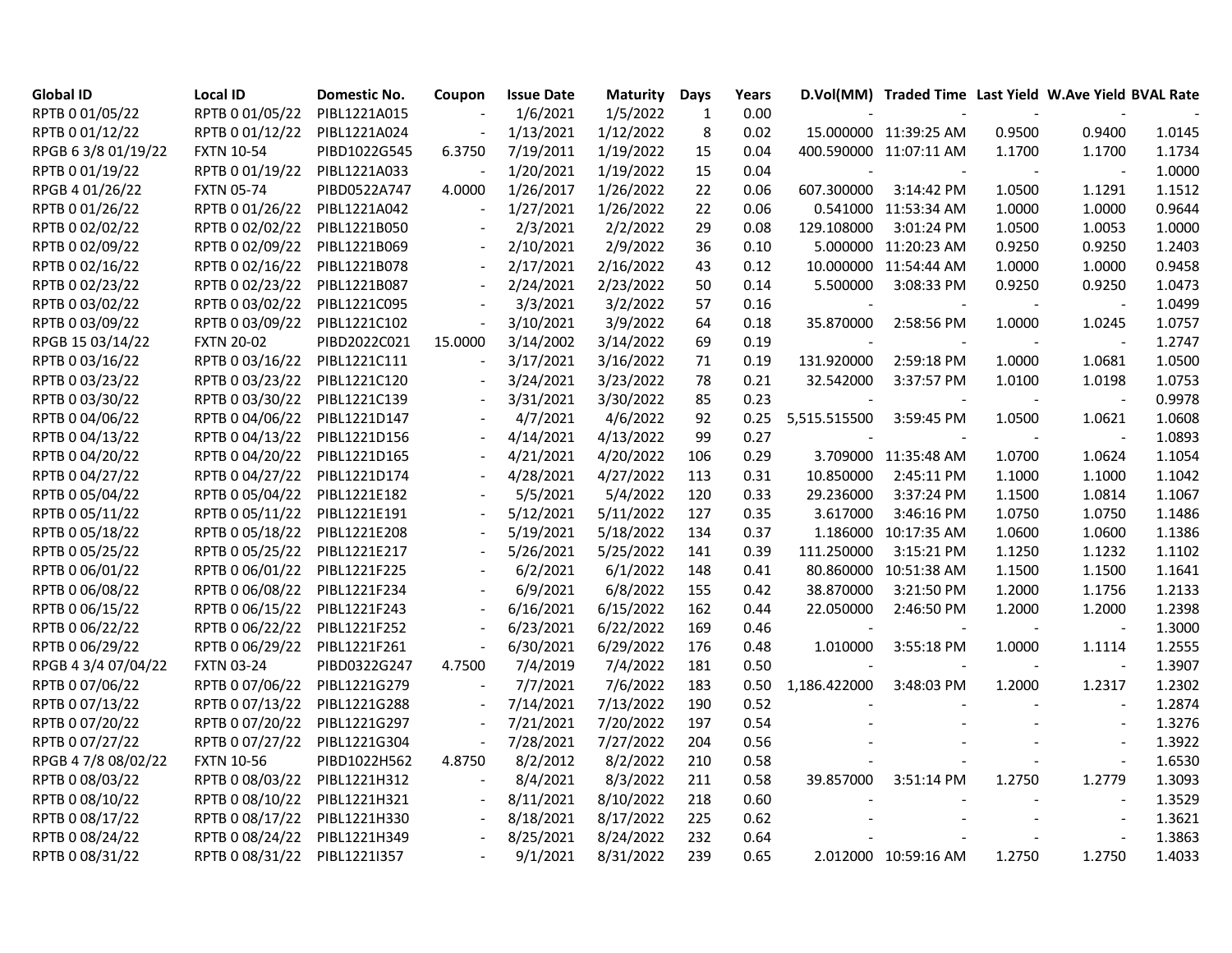| <b>Global ID</b>     | <b>Local ID</b>   | Domestic No. | Coupon  | <b>Issue Date</b> | <b>Maturity</b>  | <b>Days</b> | Years |            | D.Vol(MM) Traded Time Last Yield W.Ave Yield BVAL Rate |                |                          |        |
|----------------------|-------------------|--------------|---------|-------------------|------------------|-------------|-------|------------|--------------------------------------------------------|----------------|--------------------------|--------|
| RPTB 0 09/07/22      | RPTB 0 09/07/22   | PIBL1221I366 |         | 9/8/2021          | 9/7/2022         | 246         | 0.67  | 1.000000   | 10:21:08 AM                                            | 1.3500         | 1.3500                   | 1.4203 |
| RPGB 4 3/4 09/13/22  | <b>FXTN 10-57</b> | PIBD1022I570 | 4.7500  | 9/13/2012         | 9/13/2022        | 252         | 0.69  |            |                                                        |                | $\overline{\phantom{a}}$ | 1.7433 |
| RPTB 0 09/14/22      | RPTB 0 09/14/22   | PIBL1221I375 |         | 9/15/2021         | 9/14/2022        | 253         | 0.69  | 60.000000  | 3:47:52 PM                                             | 1.3900         | 1.3900                   | 1.3900 |
| RPTB 0 09/21/22      | RPTB 0 09/21/22   | PIBL1221I384 |         | 9/22/2021         | 9/21/2022        | 260         | 0.71  |            |                                                        |                |                          | 1.4682 |
| RPTB 0 09/28/22      | RPTB 0 09/28/22   | PIBL1221I393 |         | 9/29/2021         | 9/28/2022        | 267         | 0.73  |            |                                                        |                | $\overline{\phantom{a}}$ | 1.3984 |
| RPTB 0 10/05/22      | RPTB 0 10/05/22   | PIBL1221J409 |         | 10/6/2021         | 10/5/2022        | 274         | 0.75  |            | 16.078000 10:46:08 AM                                  | 1.4750         | 1.4750                   | 1.5228 |
| RPTB 0 10/12/22      | RPTB 0 10/12/22   | PIBL1221J418 |         | 10/13/2021        | 10/12/2022       | 281         | 0.77  | 102.340000 | 2:47:33 PM                                             | 1.4750         | 1.4750                   | 1.5075 |
| RPGB 12 3/4 10/17/22 | <b>FXTN 20-03</b> | PIBD2022J033 | 12.7500 | 10/17/2002        | 10/17/2022       | 286         | 0.78  |            | 0.270000 11:25:12 AM                                   | 2.0900         | 2.0900                   | 1.8128 |
| RPTB 0 10/19/22      | RPTB 0 10/19/22   | PIBL1221J427 |         | 10/20/2021        | 10/19/2022       | 288         | 0.79  |            |                                                        |                | $\sim$                   | 1.5216 |
| RPTB 0 10/26/22      | RPTB 0 10/26/22   | PIBL1221J436 |         | 10/27/2021        | 10/26/2022       | 295         | 0.81  |            | 3.220000 11:50:25 AM                                   | 1.5000         | 1.5000                   | 1.5181 |
| RPTB 0 11/02/22      | RPTB 0 11/02/22   | PIBL1221K443 |         | 11/3/2021         | 11/2/2022        | 302         | 0.83  |            |                                                        |                |                          | 1.5704 |
| RPTB 0 11/09/22      | RPTB 0 11/09/22   | PIBL1221K452 |         | 11/10/2021        | 11/9/2022        | 309         | 0.85  |            |                                                        |                | $\overline{\phantom{a}}$ | 1.5750 |
| RPTB 0 11/16/22      | RPTB 0 11/16/22   | PIBL1221K461 |         | 11/17/2021        | 11/16/2022       | 316         | 0.87  | 2.170000   | 2:43:42 PM                                             | 1.5500         | 1.5850                   | 1.6068 |
| RPTB 0 11/23/22      | RPTB 0 11/23/22   | PIBL1221K470 |         | 11/24/2021        | 11/23/2022       | 323         | 0.88  | 57.442100  | 2:18:24 PM                                             | 1.5000         | 1.5254                   | 1.6050 |
| RPTB 0 11/29/22      | RPTB 0 11/29/22   | PIBL1221L488 |         | 12/1/2021         | 11/29/2022       | 329         | 0.90  | 470.000000 | 3:47:55 PM                                             | 1.5700         | 1.5700                   | 1.5825 |
| RPGB 4 5/8 12/04/22  | RTB 05-11         | PIID0522L114 | 4.6250  | 12/4/2017         | 12/4/2022        | 334         | 0.91  |            | 201.600000 11:15:35 AM                                 | 2.1800         | 1.9024                   | 1.9798 |
| RPGB 4 12/06/22      | <b>FXTN 10-58</b> | PIBD1022L585 | 4.0000  | 12/6/2012         | 12/6/2022        | 336         | 0.92  |            | 98.100000 11:02:39 AM                                  | 1.7500         | 1.7500                   | 1.7580 |
| RPTB 0 12/07/22      | RPTB 0 12/07/22   | PIBL1221L497 |         | 12/7/2021         | 12/7/2022        | 337         | 0.92  | 256.000000 | 2:59:40 PM                                             | 1.5800         | 1.5995                   | 1.6059 |
| RPTB 0 12/14/22      | RPTB 0 12/14/22   | PIBL1221L503 |         | 12/15/2021        | 12/14/2022       | 344         | 0.94  |            | 451.720000 11:27:38 AM                                 | 1.5650         | 1.5827                   | 1.5857 |
| RPTB 0 01/04/23      | RPTB 0 01/04/23   | PIBL1222A013 |         | 1/5/2022          | 1/4/2023         | 365         | 1.00  | 777.083600 | 3:05:57 PM                                             | 1.5850         | 1.5876                   | 1.6422 |
| RPGB 4 3/8 02/11/23  | RTB 03-10         | PIID0323B101 | 4.3750  | 2/11/2020         | 2/11/2023        | 403         | 1.10  | 606.196100 | 2:39:42 PM                                             | 2.2500         | 2.1011                   | 2.1196 |
| RPGB 13 02/20/23     | <b>FXTN 20-04</b> | PIBD2023B048 | 13.0000 | 2/20/2003         | 2/20/2023        | 412         | 1.13  |            | $\sim$                                                 | $\sim$         | $\sim$                   | 2.0669 |
| RPGB 5 1/2 03/08/23  | <b>FXTN 05-75</b> | PIBD0523C752 | 5.5000  | 3/8/2018          | 3/8/2023         | 428         | 1.17  | 600.000000 | 3:47:20 PM                                             | 2.0600         | 2.0867                   | 2.0739 |
| RPGB 3 1/2 04/21/23  | <b>FXTN 07-58</b> | PIBD0723D588 | 3.5000  | 4/21/2016         | 4/21/2023        | 472         | 1.29  |            |                                                        |                |                          | 2.3485 |
| RPGB 11 7/8 05/29/23 | <b>FXTN 20-05</b> | PIBD2023E054 | 11.8750 | 5/29/2003         | 5/29/2023        | 510         | 1.40  |            |                                                        |                |                          | 2.2426 |
| RPGB 3 1/4 08/15/23  | RTB 10-04         | PIID1023H046 | 3.2500  | 8/15/2013         | 8/15/2023        | 588         | 1.61  | 281.437000 | 2:46:27 PM                                             | 2.5500         | 2.5325                   | 2.5376 |
| RPGB 2 3/8 09/10/23  | <b>FXTN 03-25</b> | PIBD0323I252 | 2.3750  | 9/10/2020         | 9/10/2023        | 614         | 1.68  | 590.000000 | 2:43:44 PM                                             | 2.5500         | 2.4959                   | 2.5142 |
| RPGB 11 3/8 10/23/23 | <b>FXTN 20-06</b> | PIBD2023J068 | 11.3750 | 10/23/2003        | 10/23/2023       | 657         | 1.80  |            |                                                        |                | $\overline{\phantom{a}}$ | 2.5062 |
| RPGB 2 3/8 03/09/24  | RTB 03-11         | PIID0324C115 | 2.3750  | 3/9/2021          | 3/9/2024         | 795         | 2.18  | 452.710000 | 3:11:20 PM                                             | 2.5500         | 2.5056                   | 2.5050 |
| RPGB 6 1/4 03/12/24  | RTB 05-12         | PIID0524C129 | 6.2500  | 3/12/2019         | 3/12/2024        | 798         | 2.19  |            |                                                        |                |                          | 2.6038 |
| RPGB 4 1/2 04/20/24  | <b>FXTN 07-59</b> | PIBD0724D595 | 4.5000  | 4/20/2017         | 4/20/2024        | 837         | 2.29  |            |                                                        |                |                          | 2.6538 |
| RPGB 12 3/8 06/03/24 | <b>FXTN 20-07</b> | PIBD2024F075 | 12.3750 | 6/3/2004          | 6/3/2024         | 881         | 2.41  |            |                                                        |                |                          | 2.8876 |
| RPGB 12 7/8 08/05/24 | <b>FXTN 20-08</b> | PIBD2024H086 | 12.8750 | 8/5/2004          | 8/5/2024         | 944         | 2.59  |            |                                                        |                |                          | 2.9920 |
| RPGB 4 1/8 08/20/24  | <b>FXTN 10-59</b> | PIBD1024H595 | 4.1250  | 8/20/2014         | 8/20/2024        | 959         | 2.63  |            |                                                        |                |                          | 3.0186 |
| RPGB 4 1/4 10/17/24  | <b>FXTN 05-76</b> | PIBD0524J762 | 4.2500  | 10/17/2019        | 10/17/2024 1,017 |             | 2.78  |            |                                                        |                |                          | 3.1078 |
| RPGB 13 3/4 11/11/24 | <b>FXTN 20-09</b> | PIBD2024K091 | 13.7500 | 11/11/2004        | 11/11/2024 1,042 |             | 2.85  |            |                                                        |                |                          | 3.1545 |
| RPGB 5 3/4 04/12/25  | <b>FXTN 07-61</b> | PIBD0725D618 | 5.7500  | 4/12/2018         | 4/12/2025 1,194  |             | 3.27  |            |                                                        |                |                          | 3.4991 |
| RPGB 12 1/8 04/14/25 | <b>FXTN 20-10</b> | PIBD2025D103 | 12.1250 | 4/14/2005         | 4/14/2025 1,196  |             | 3.27  |            |                                                        | $\blacksquare$ |                          | 3.3961 |
| RPGB 2 5/8 08/12/25  | RTB 05-13         | PIID0525H130 | 2.6250  | 8/12/2020         | 8/12/2025 1,316  |             | 3.60  | 583.535000 | 3:32:03 PM                                             | 3.5900         | 3.6294                   | 3.6052 |
| RPGB 3 5/8 09/09/25  | <b>FXTN 10-60</b> | PIBD1025I608 | 3.6250  | 9/9/2015          | 9/9/2025 1,344   |             | 3.68  | 10.000000  | 3:04:26 PM                                             | 3.7000         | 3.7000                   | 3.7745 |
|                      |                   |              |         |                   |                  |             |       |            |                                                        |                |                          |        |